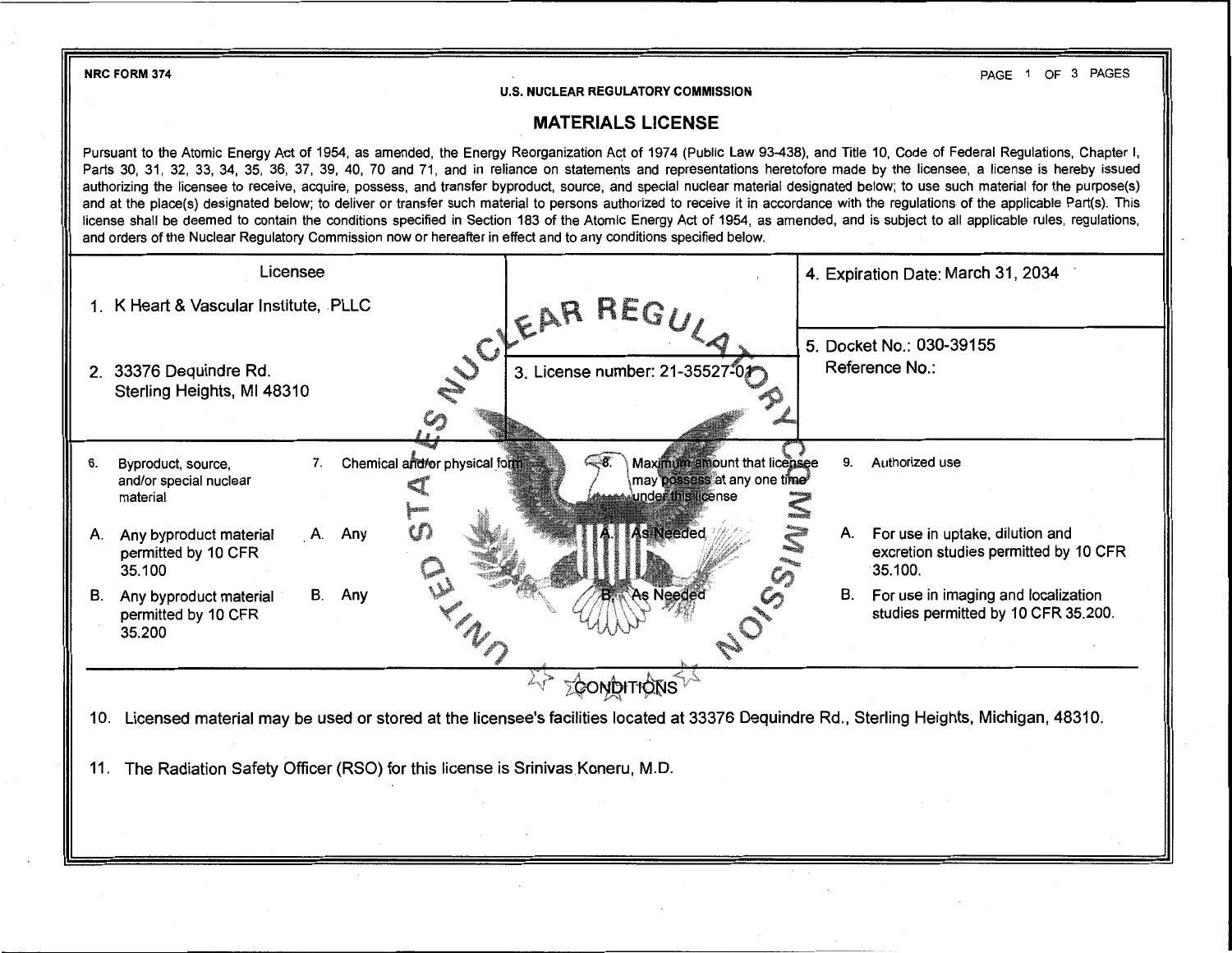| <b>NRC FORM 374A</b><br><b>U.S. NUCLEAR REGULATORY COMMISSION</b><br>PAGE 2 OF 3 PAGES                  |                                                                                                                                      |                                         |  |  |
|---------------------------------------------------------------------------------------------------------|--------------------------------------------------------------------------------------------------------------------------------------|-----------------------------------------|--|--|
| <b>MATERIALS LICENSE</b><br>SUPPLEMENTARY SHEET                                                         | License Number<br>21-35527-01                                                                                                        | Docket or Reference Number<br>030-39155 |  |  |
|                                                                                                         |                                                                                                                                      |                                         |  |  |
| 12. Licensed material shall only be used by, or under the supervision of:                               |                                                                                                                                      |                                         |  |  |
| A. Individuals permitted to work as authorized users in accordance with a g GFR 35.13 and 10 CFR 35.14. |                                                                                                                                      |                                         |  |  |
| B. The following individuals are authorized users for the material and medical uses as indicated:       |                                                                                                                                      |                                         |  |  |
| Authorized User(M.D., D.O., etc.)                                                                       | Co Material and Use                                                                                                                  |                                         |  |  |
| 10 CFR 35 100,10 CFR 35.200<br>Srinivas Koneru, M.D.                                                    |                                                                                                                                      |                                         |  |  |
|                                                                                                         |                                                                                                                                      |                                         |  |  |
|                                                                                                         |                                                                                                                                      | <b>SOMAINE REPAIRS</b>                  |  |  |
|                                                                                                         |                                                                                                                                      |                                         |  |  |
|                                                                                                         |                                                                                                                                      |                                         |  |  |
|                                                                                                         |                                                                                                                                      |                                         |  |  |
|                                                                                                         | $\mathcal{L}(\mathcal{A})$ and $\mathcal{L}(\mathcal{A})$ . In the $\mathcal{L}(\mathcal{A})$<br>and the state of<br><b>Contract</b> | <b>Contractor</b>                       |  |  |
|                                                                                                         | $\sim 10^{-11}$                                                                                                                      |                                         |  |  |

 $\mathcal{L}^{\pm}$ 

----